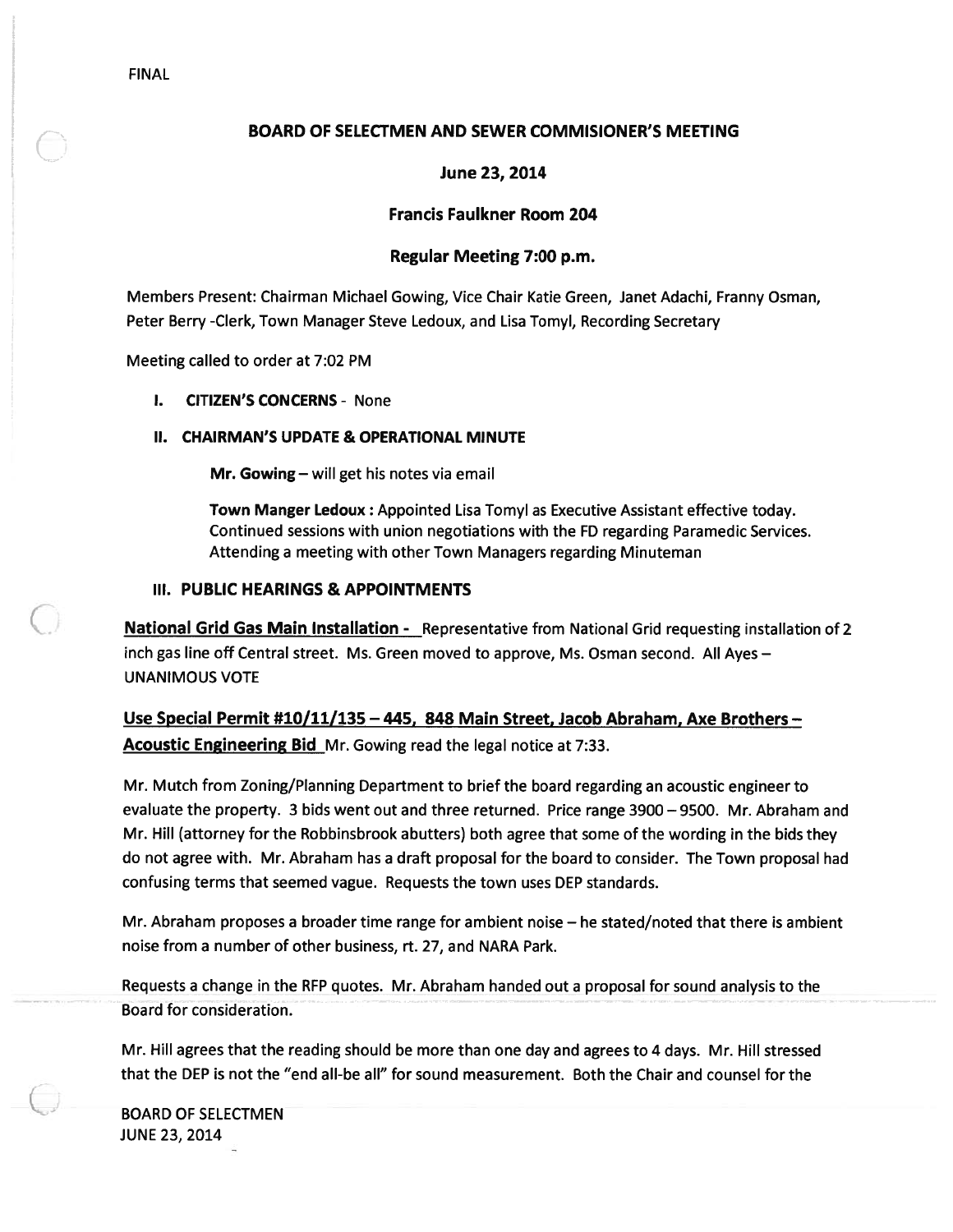abutters agree that the neighborhood was not built at the time that area is in an industrial zone, and both agree that the neighborhood was built prior to the outside manufacturing of wood production business began operating.

Time of day for wood production should reflect Mr. Abraham's hours of operation.

Qualitative vs. quantitative measurements of both ambient and manufacturing noise — Mr. Gowing suggested that the readings be qualitative based.

An agreemen<sup>t</sup> for continuance and <sup>a</sup> Time Extension was signed by both Mr. Abraham and the Chairman on the evaluation of noise level study for July 28, 2014 at 8:00 PM.

Mr. Gowing moved to approve continuing the meeting to evaluate the engineer repor<sup>t</sup> to August 11, 2014 at 8:00 PM, Ms. Green second. All Ayes — UNANIMOUS VOTE.

#### SELECTMEN'S BUSINESS

Dean Charter, New Street Lighting Proposal - request to install new streetlights at 4 locations of LED lights.

Ms. Adachi moved to approve, Ms. Green second the motion. ALL Ayes - UNANIMOUS VOTE.

Dennis Bruce — Overview of CBA Agreement Resolution with the Acton Education Associationoffered <sup>a</sup> presentation of the successful negotiation of the teacher's contract.

Review of Arlington Town Bylaw of Public Consumption of Marijuana Mr. Ledoux highlighted the Town Bylaw for Arlington would be considered the same as an open container law. Something to be thought of as <sup>a</sup> possible Town Meeting vote. Mr. Gowing suggested going to MMA to see if any other communities across the state have bylaws or ordinances regarding the regulation of public consumption of marijuana.

Town Committee Reappointments — Ms. Green moved to motion to approve, Mr. Berry — second, All Ayes, UNANIMOUS VOTE

Ms. Adachi motion to approve <sup>a</sup> change in membership of the Acton Community Housing Corporation from 7 full members to 5 Full — 2 Associate, Ms. Green second the motion. 4 Ayes, 1 Nay (Mr. Gowing)

**Discussion of Five Year Plan for NESWC Liability** – FY 16-17. Vote to take  $\frac{1}{2}$  million dollars in the reserve of NESWC Liability

Mr. Gowing motion to move to approve, Ms. Green — second. All Ayes — UNANIMOUS VOTE

#### SELECTMEN'S REPORT

Ms. Green: has been traveling and did not meet with any committees, so she had no repor<sup>t</sup> to give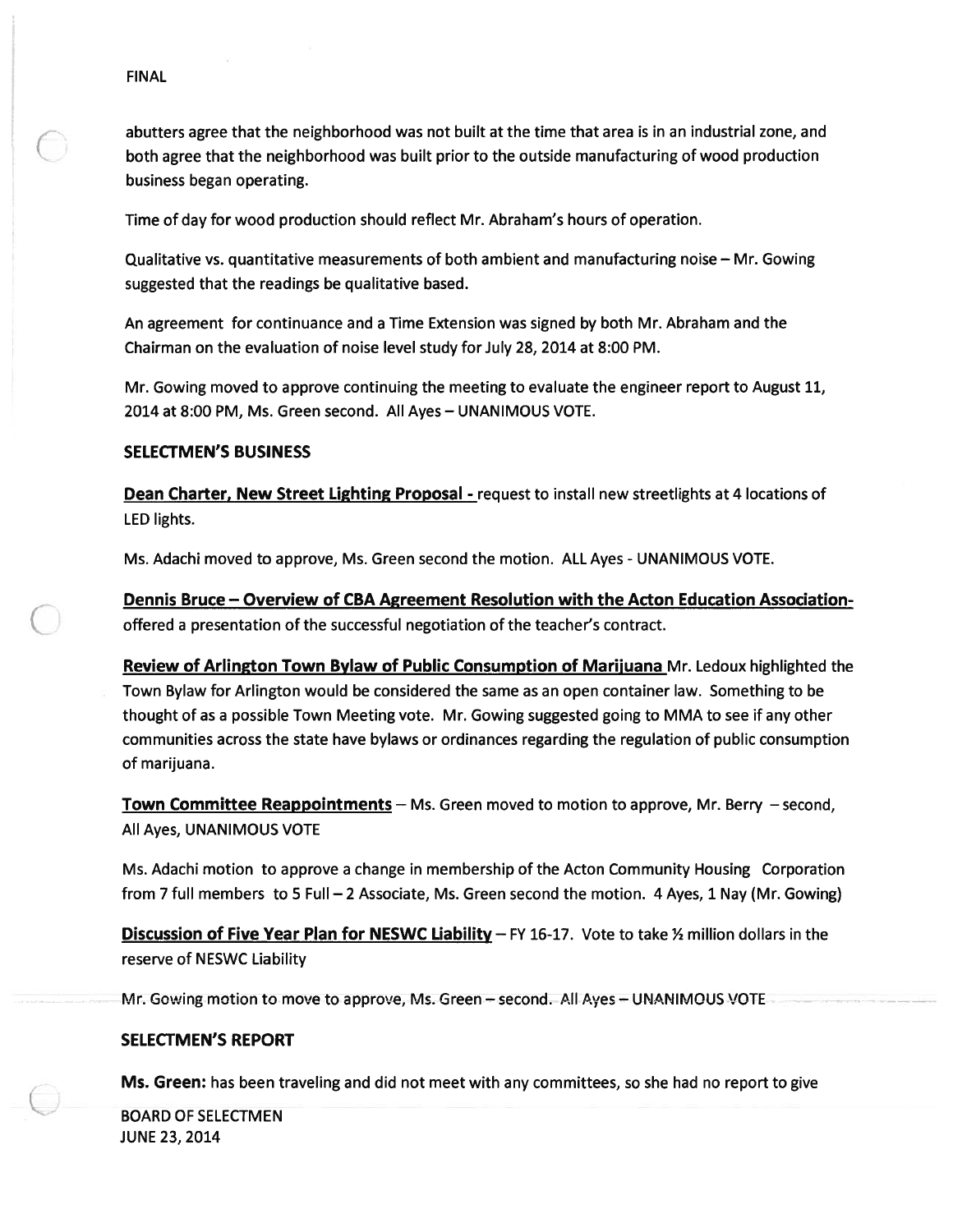Mr. Berry: Met with the Planning Board about proposed changes to the Zoning Bylaw and scheduling <sup>a</sup> fall Town Meeting. Discussion with Mr. Ledoux about the need to schedule <sup>a</sup> fall Town Meeting to resolve the Nursing Service issue. Discussion about the need to schedule Town Meeting later in the fall to allow for Planning Board hearing process. Mr. Ledoux agrees.

Met with Green Advisory Committee. J.D. Head and Dean Charter present. Discussion about <sup>a</sup> proposal from <sup>a</sup> private company to aggregate all Town citizens' utility bills, possibly reducing everyone's bill. Individual citizens could op<sup>t</sup> out. Would take <sup>a</sup> Town Meeting vote. Mr. Berry asked GAB to study the issue and ge<sup>t</sup> <sup>a</sup> recommendation to the Selectmen for action, if appropriate.

Ms. Adachi: Finance Committee - Joint meeting with Selectmen tomorrow, at beginning of regular Finance Committee meeting, to hear Acton Nursing Service presentation.

Water Resources Advisory Committee, Wednesday, 6/18 — Will be working on presentation to Town committees and public, including Selectmen possibly at 8/11 meeting; maybe will pu<sup>t</sup> article in Beacon

Minuteman Regional School — Meeting tomorrow morning in Weston of member Town representatives to discuss status of proposed regional agreemen<sup>t</sup> amendment and related issues

Safety Net, Thursday, 6/19 — Discussion of

1) transportation needs for children whose parents cannot drive them to school-based

2) ongoing problems with drugs, domestic abuse among adult population

3) interpreters for non-English speakers — Police Department has "mutual aid" arrangemen<sup>t</sup> with police departments in other towns to share employees who can serve as interpreters; police also have access to interpreter service; at schools, children sometimes assist with interpreting for adults; Sharon Mercurio at Senior Center putting together list of Town employees with language skills. Discussion of situations where confidentiality is important, whether domestic abuse, medical, and should not have children or Town staff members serve as interpreters. Perhaps find one service that could serve all Town, Regional District offices in lieu of ad hoc arrangement.

Indian Hill Classical Quartet, Thursday, 6/19, at NARA picnic pavilion, where wood dance floor with partial wall on one side is very good setting acoustically for chamber music. Great weather, good crowd.

495/Metrowest Partnership Annual Conference, Friday, 6/20, Sheraton in Framingham. Ms. Osman also attended. Keynote Speaker Beverly Scott of MBTA. Presentation of 10 top transportation nightmares, which included Route 495 @Route 90/Turnpike, 495 @290, commuter rail (infrastructure, stations, parking, limited reverse-commute options) even with all improvements, suburban mobility even with all improvements including in Acton with CrossTown Connect. Number 1 nightmare is Route 9. Panel of gubernatorial candidates: Grossman, Fisher, Coakley, Berwick, Baker (former Swampscott Selectman). Opportunity after conference ended to meet and gree<sup>t</sup> candidates.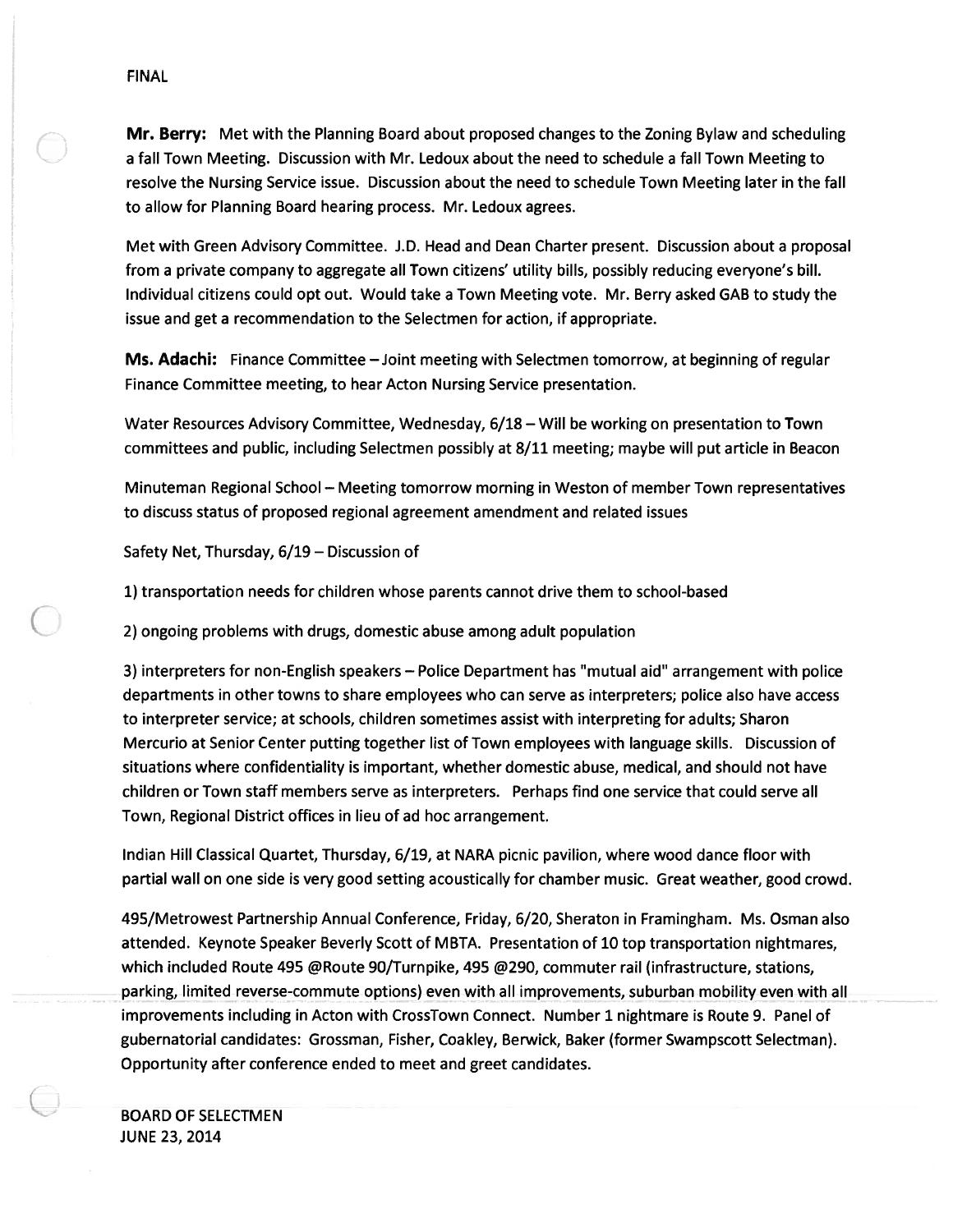Ms. Osman: Did some work to find an appropriate group development leader to do 2 to 2.5 hours of Team Building at the Commission on Disabilities retreat on July 9. Met with Jeannette Millard of Boxborough who had many suggestions; talked to Clare Harlow of Acton whom Jeannette recommended for this job.

Met with <sup>a</sup> new volunteer who is on the Council on Aging now, Bonnie Lobel. She offered to help with senior transportation issues and is wonderfully helping me complete the last tasks of creating the video spots in various languages, including English, letting seniors know the new dispatch process for CrossTown Connect/MinuteVan.

Attended Regional Transportation Advisory Committee in Boston; Mike Gowing can repor<sup>t</sup> as he is Asst. Chair of that group.

Attended <sup>a</sup> fantastic locally-written and directed play at Theatre Ill (which used all lines from Shakespeare, called Much Ado about Love) in West Acton and asked them about their lack of access. This brought up some interesting issues which I would like to bring to <sup>a</sup> future Selectmen's meeting.

Retirement party for Superintendent Mills

Commission on Disability - some discussion of Woodlawn Cemetery chapel since an anonymous person had mentioned it to someone on Comm. on Disab. Visit by Doug and discussion of Nursing Service. Discussion of upcoming retreat. More on Commission's minutes. Cemetery Commission meeting- short and sweet meeting

Met with Doug Halley and the Transportation Coordinator from Minuteman ARC.

Attended Route495/Metrowest Conference where the MBTA Director Bev Scott spoke and the five major Gubernatorial candidates spoke. As usual, networking at these events is very valuable. CrossTown Connect was mentioned as one of the new Transportation Management Associations along the 495 corridor.

No Place for Hate and Coalition Committee met today

Mr. Gowing: MAGIC — they met and reviewed the fiscal year 2015 work plan. They elected <sup>a</sup> new Slate of officers (Keith Bergman; chair, Les Fox;  $1^{st}$  vice chair and Mike Gowing;  $2^{nd}$  vice chair). They agreed to write <sup>a</sup> letter to the MPO supporting the current TIP. In the community exchange, the following projects were of interest:

Maynard — proposed Parker Street project — 200 unit subdivision with supermarket. On Main Street, next to McDonald's, <sup>a</sup> 27 unit mixed use development. They mentioned that the CTC dispatch is working well.

Concord — <sup>a</sup> <sup>222</sup> room extended stay hotel is proposed for Baker Avenue. They also approved design money for the Bruce Freeman rail trail bridge over route 2.

Sudbury — town meeting approved 25% design monies for the Bruce Freeman rail trail.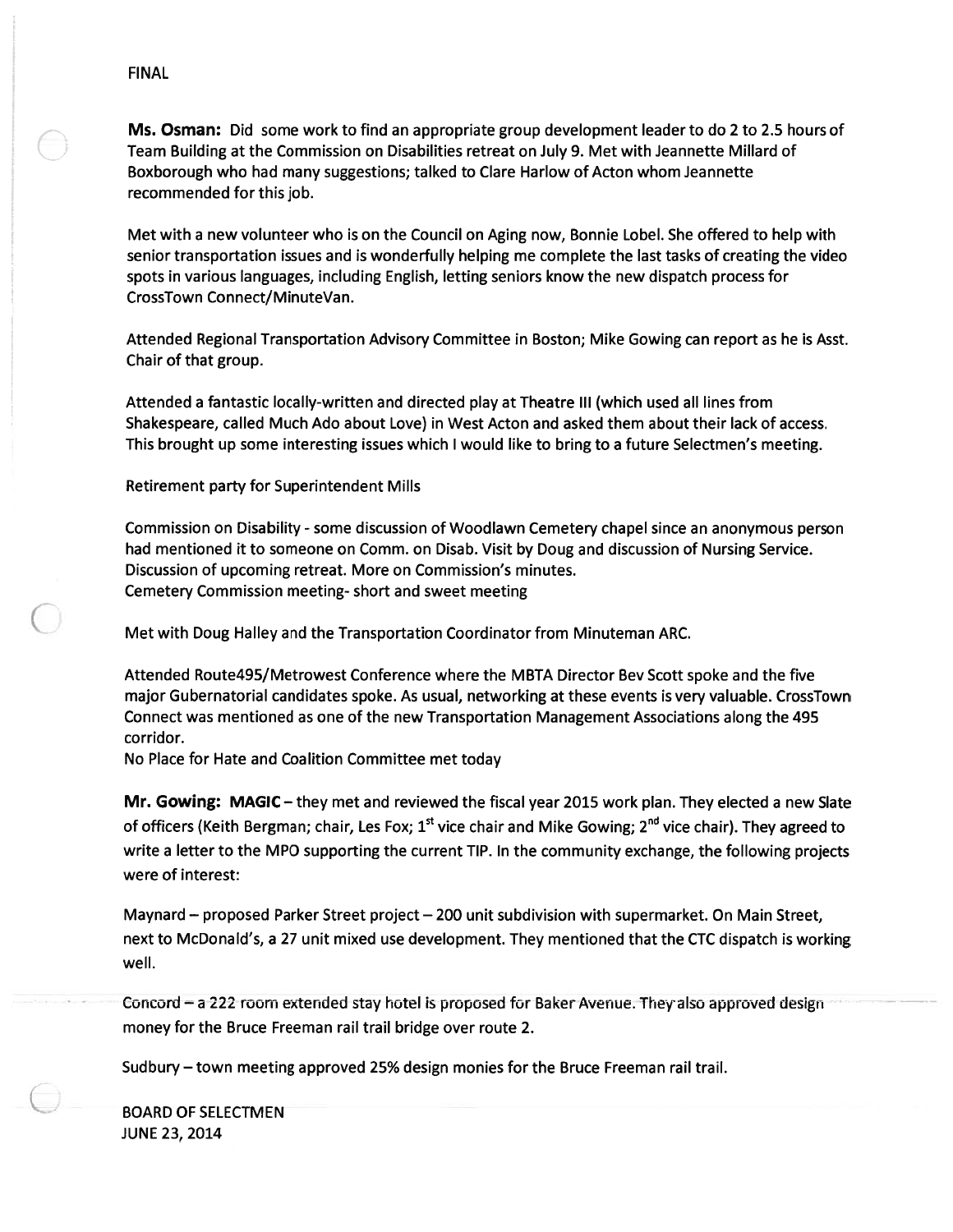Lexington – a special town meeting approved a \$500,000 article for converting the National Heritage Museum to <sup>a</sup> community center. They are evaluating <sup>a</sup> proposal for <sup>a</sup> 72 unit memory care facility and are seeking <sup>a</sup> consultant for the scenic byway of battle road.

Littleton – the Point opens their  $1<sup>st</sup>$  facilities (to eventually include hundred room hotel, 5 restaurants, and retail) this September. Phase 2, which will include <sup>a</sup> movie theater, will open the following year. Utilizing the MAPC, they created an approved their updated housing production plan. They are celebrating the  $300<sup>th</sup>$  birthday this year!

Boxborough — approved joining the CPA with <sup>a</sup> 1% contribution. There affordable housing plan is nearing completion.

HDC - I had to miss the HDC meeting due to <sup>a</sup> change of scheduled night and <sup>a</sup> conflict with the Cable Advisory Board.

Cable Advisory Board (CAB) — the cable advisory board assisted ActonTV with the determination of what equipment to purchase in order to provide <sup>a</sup> digital signal to Comcast, and subsequently Verizon. It now needs to go to the Acton TV board to approve the capital spending.

Cory Atkins — Representative Atkins presented the chapter 70 and UGGA funding proposed by both the House and Senate for Acton (\$14,254,476 for chapter 70 and \$1,244,709 for UGGA for fiscal 15), the budget will now go to the Gov. for signature or veto by July 15. She also said that the legislature authorized <sup>a</sup> \$25 million transfer to the CPA fund, real estate transactions were down this pas<sup>t</sup> year by almost 30%. The house as proposed <sup>a</sup> state funding bill of \$38 million to help schools pay for the administration of PA RCC, the bill is still pending in the Senate. If passed, the DESE would determine how to distribute the money. The representatives voted on <sup>a</sup> natural gas leak bill that would establish uniform classifications and require gas companies to provide <sup>a</sup> schedule of repair. A bill has advanced to the Senate Ways and Means committee that will allow telecommunications companies to pu<sup>t</sup> new antennas on existing towers without going through <sup>a</sup> full local permitting process. She recommends the board contact State Sen. Jamie Eldridge and asked that he vote this down. FINAL<br>Lexington – a special town meeting approved a S500,000 article for converting the National Heritage<br>Missum to a community centre. They are evaluating a proposal for a 72 unit memory care facility are<br>reserved a const

Health Insurance Trust (HIT) — the health insurance trust evaluated to service contracts for stop-loss insurance and awarded the contract to Cook and Company. The trust looks like it will and the fiscal year with <sup>a</sup> slight surplus. They recommended that the town and region again engage the Healthcare Working Group to review the pas<sup>t</sup> 3 years performance and make recommendations for going forward.

Regional Transportation Advisory Council (RTAC) - the Council voted on the finalized letter of recommendation for transportation to the MPO. The. For public comment remains open for 3 more days